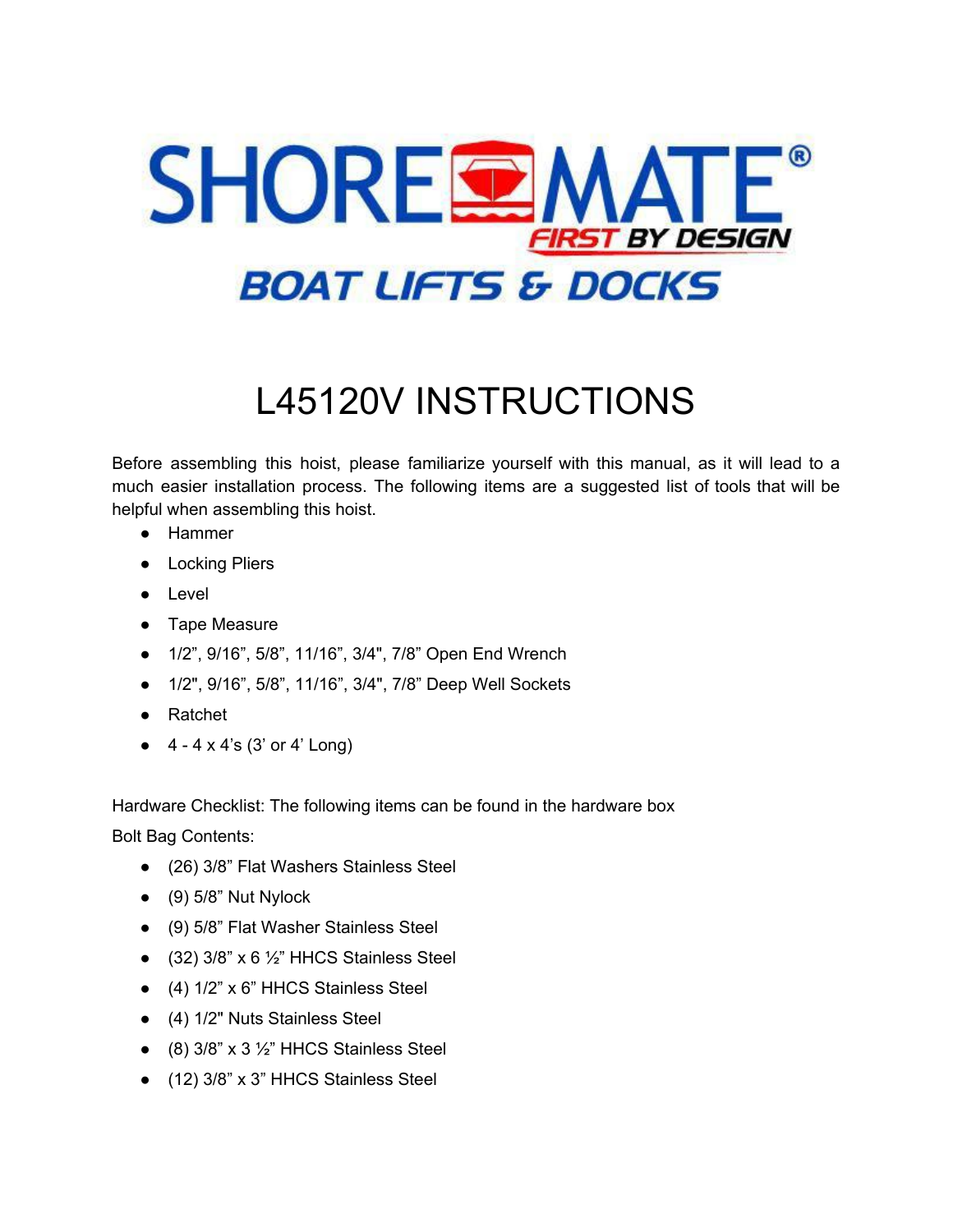- (2) 3/8" x 4" HHCS Stainless Steel
- (4) 3/8" x 3" HHCS Stainless Steel
- (74) 3/8" Nuts Flange

Small Parts Bag:

- (4)  $3/8$ " x 6  $\frac{1}{4}$ " x 4  $\frac{3}{4}$ " U-Bolts
- (1) Spinner Knob With Hardware
- (4) Lower Cable Spacers 1" Blocks
- $\bullet$  (1) Winch Backing Plate 3" x 12"
- Required Lift Parts:
- 2 Carpeted 10' Bunks
- 2 Front and Rear Bottom Beams
- 2 Bed Side Beams Pre-Strung with Cables
- 2 Front and Rear Bed Beams Pre-Strung with Cables
- 2 Side Bottom Beams
- 4 V-Brace Tubes
- 42" Wheel
- 4 Corner Posts
- Winch
- 4 Foot Pads
- 4 Adjustable Lift Legs
- 4 Bunk Tubes

Be sure to lay all of your parts out and check that you received all of the above-mentioned parts. If for some reason you are missing any parts please contact the dealer that you purchased the lift from. It is important to try and find a level spot to assemble the lift. Concrete works best, but sand or grass will also work, be sure that there is no sand inside the channels. Also, if at anytime you have any questions or concerns do not hesitate to stop and call your dealer for assistance.

# Step 1: Assemble Lift Legs

Attach the footpad to the leg using the 3/8" x 3 ½" hex head bolt and 3/8" flange nut. Tighten the footpad fully, the footpad will move back and forth when fully tightened. Repeat this step for all four footpads and legs. Once assembled slide the legs into the four corner posts.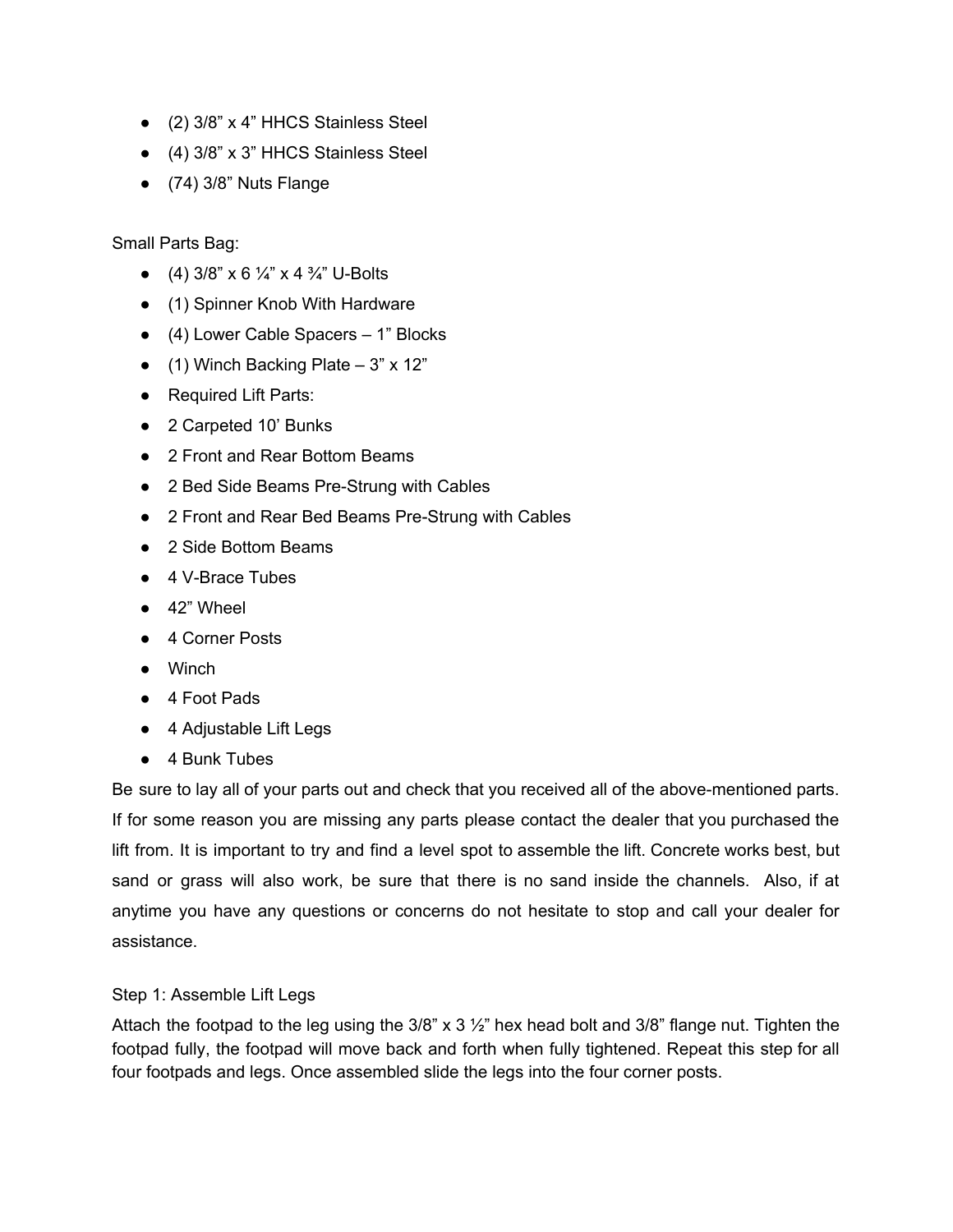

Step 2: Assemble Lift Frame

Locate the two front and rear bottom beams (119" Long) and two side bottom beams (122" Long) and lay them out on a flat surface in a square with the the 2 bottom beams (119" long) parallel to each other as well as the same for the side beams (122" long).

Locate the winch corner post, which is the longer of the four corner posts and place the winch corner post in-between the front and rear bottom beam and one of the two side bottom beams. Take one of the four reinforcement plates and attach the plate on the outside of the side bottom beam. Attach the plate using four  $3/8$ " x 6  $\frac{1}{2}$ " bolts and flange nuts. Refer to the picture to the below for assistance with the step. Repeat this steps for all four-corner posts. **Be sure to hand tighten only!**



After attaching all for corner posts this is what the lift should look like up to this point. In **this picture the winch post is located in the rear left corner.**

This is what your progress should look like: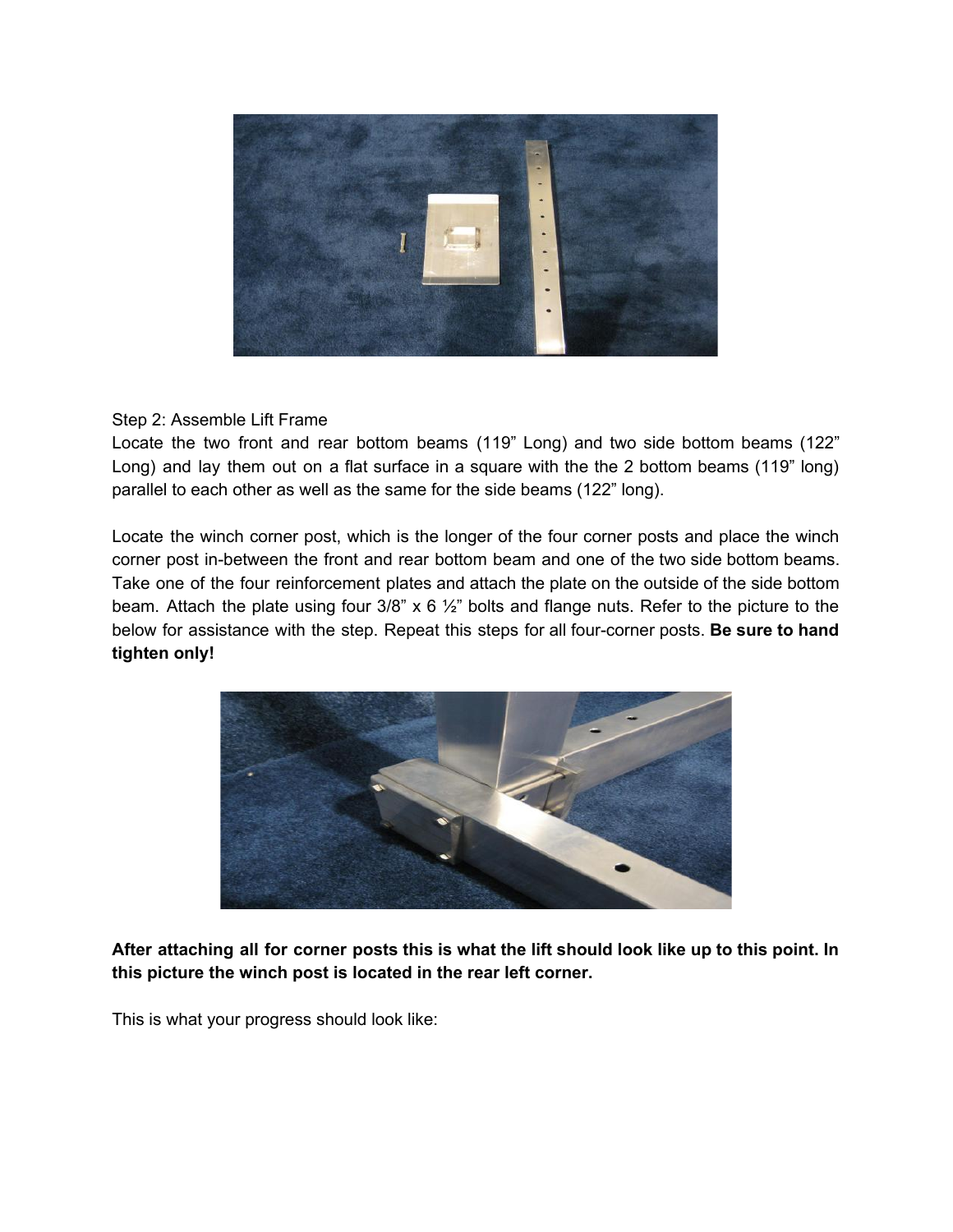

Step 3: Attaching Corner Plates

Parts needed for this step includes the four corner plates, 16 3/8" 6 1/2" hex bolts, 16 flange nuts, and 16 washers.

The corner plate mounts underneath the lift frame with the long side facing the inside of the hoist. Insert the bolts facing down and hand tighten only for now. Repeat this step for the other three corners.



# Step 4: Attaching Diagonal Braces

Parts needed for this step are four diagonal braces, eight diagonal brace plates, twelve 3/8" x 3" hex head bolts, twelve 3/8" flange nuts, four 1/2" x 6" hex head bolts, and four 1/2" standard nuts. You will also need the three corner post brackets that are not shown in this picture to the left.

Attach two diagonal brace plates to one diagonal brace using two 3/8" x 3" hex head bolts and two 3/8" flange nuts. Be sure that the flange nuts are on the outside of the frame as shown in the picture to the left. **Hand tighten only!** Repeat this step for the other three diagonal braces.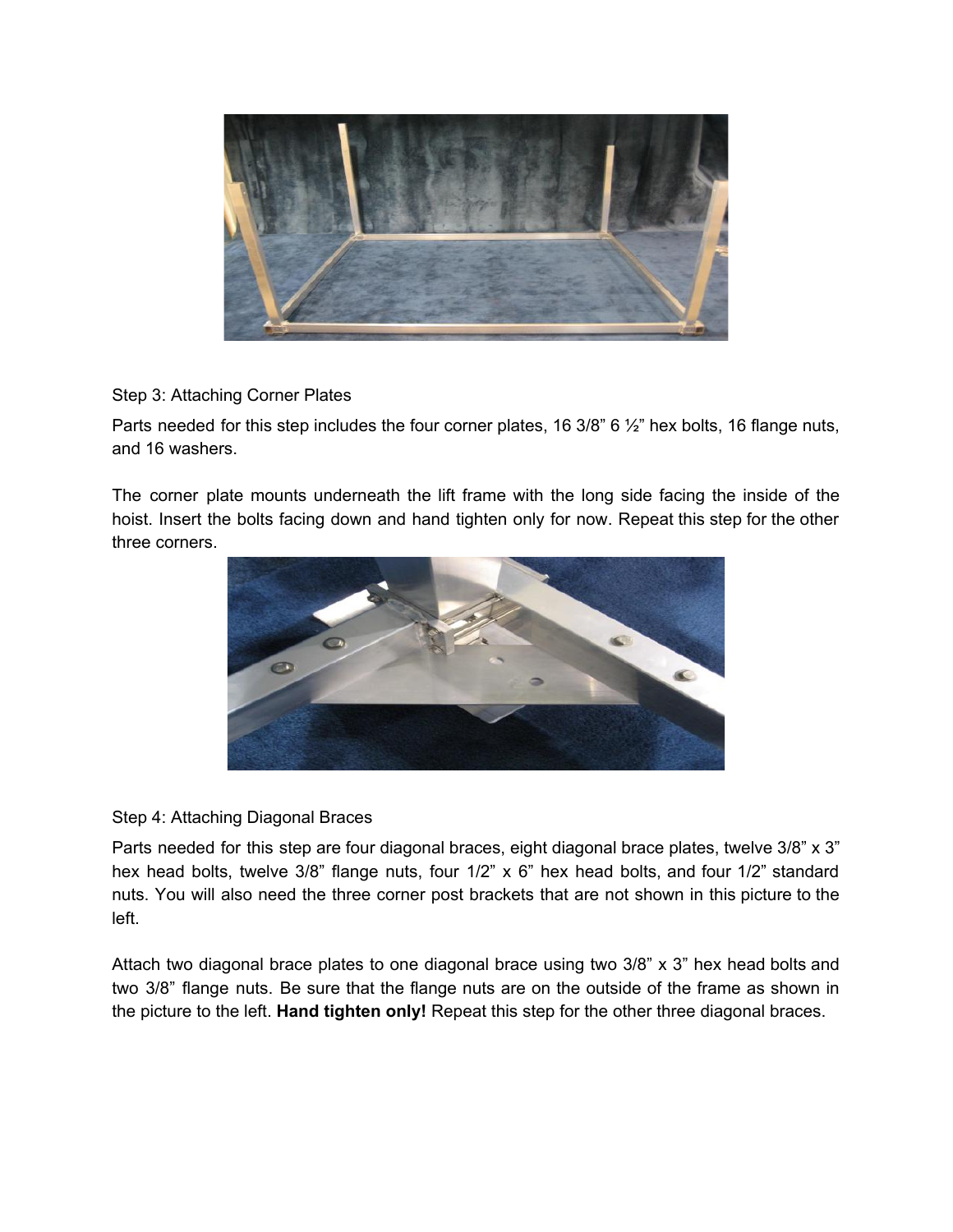

Next, take the corner post bracket and slide it over the top of the column. Slide the diagonal brace so that the holes of the diagonal brace and the corner post bracket align, and using the 1/2" x 6" hex head bolt and flange nut, attach the diagonal brace to the corner post bracket. Repeat this step for the other

You can see in the picture below to see how the diagonal brace is connected to the winch post. It is now time to tighten all the bolts in the frame. Before tightening all the bolts use your tape measure to measure the lift from corner to corner to ensure that the lift is square. This is what the lift frame should look like up to this point.



Here is what your progress should look like: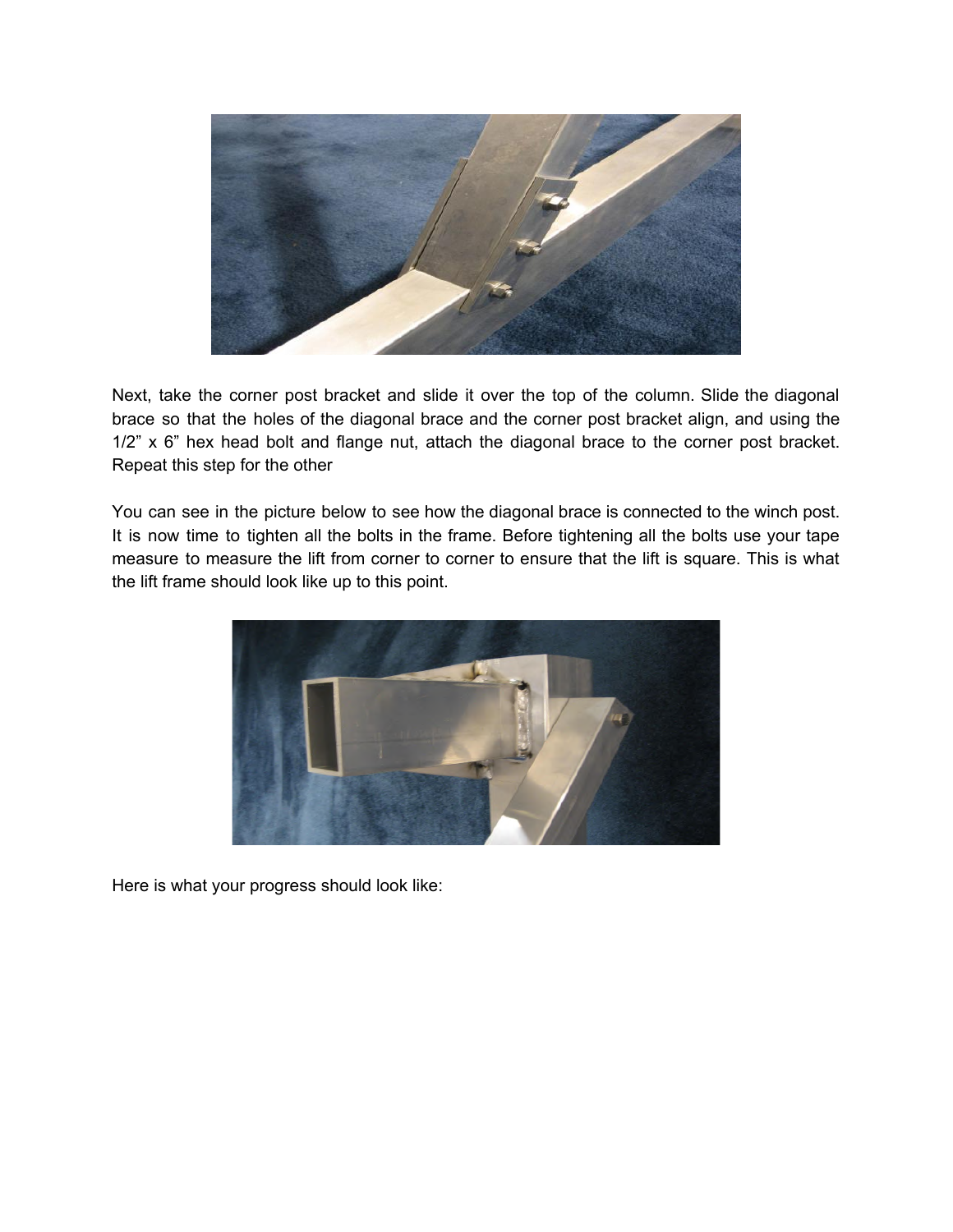

# Step 5: Assembling the Bed Frame

Place a 4 x 4 in each corner of the lift frame. These are used to support the bed beams as they are being assembled.



The front and rear bead beam is shown here to the left. These beams run right to left across the lift and not front to back. The rear bed beam has two cables in the beam and is placed opposite of the winch. The front bed beam has one cable in the beam and is placed alongside the winch running right to left.

This is how the bed frame should be placed up to this point. The upcoming steps will show you how to attach the bed beams to one another, as well as how to attach the cables.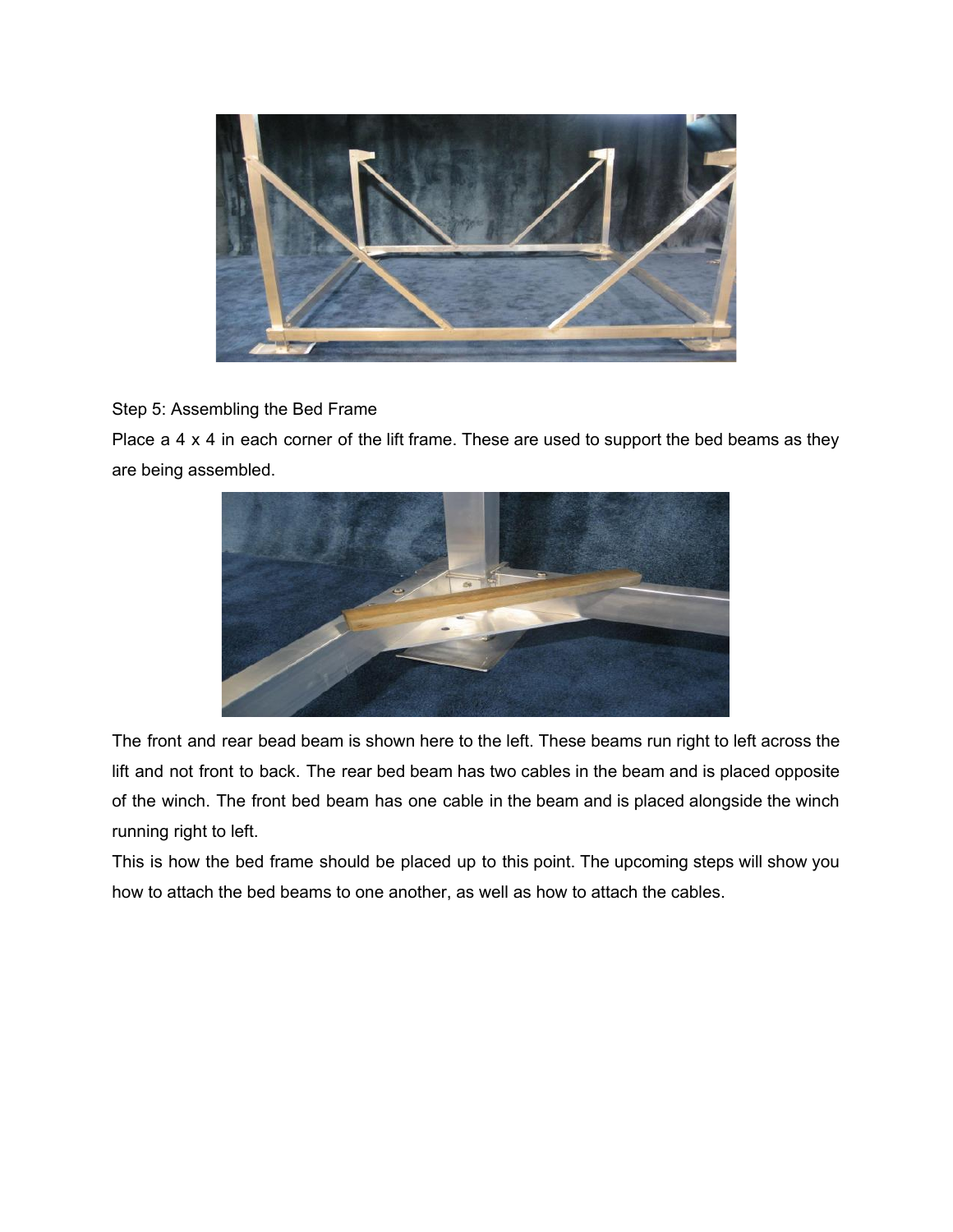

The corner bracket shown on the left is welded onto the bed-side beams. To connect the side beams to the front and rear beams take two 5/8" bolts that are attached to the front and rear beam and use them to attach the beams to one another.



# Step 6: Attaching Winch

The following parts are needed to attach the winch to the winch post. The winch, winch backer plate, and two 3/8" x 4" bolts and 3/8" flange nuts.

Before installing the winch on the winch post you need to remove the cover to the winch. Set the cover aside as you will re-attach it later.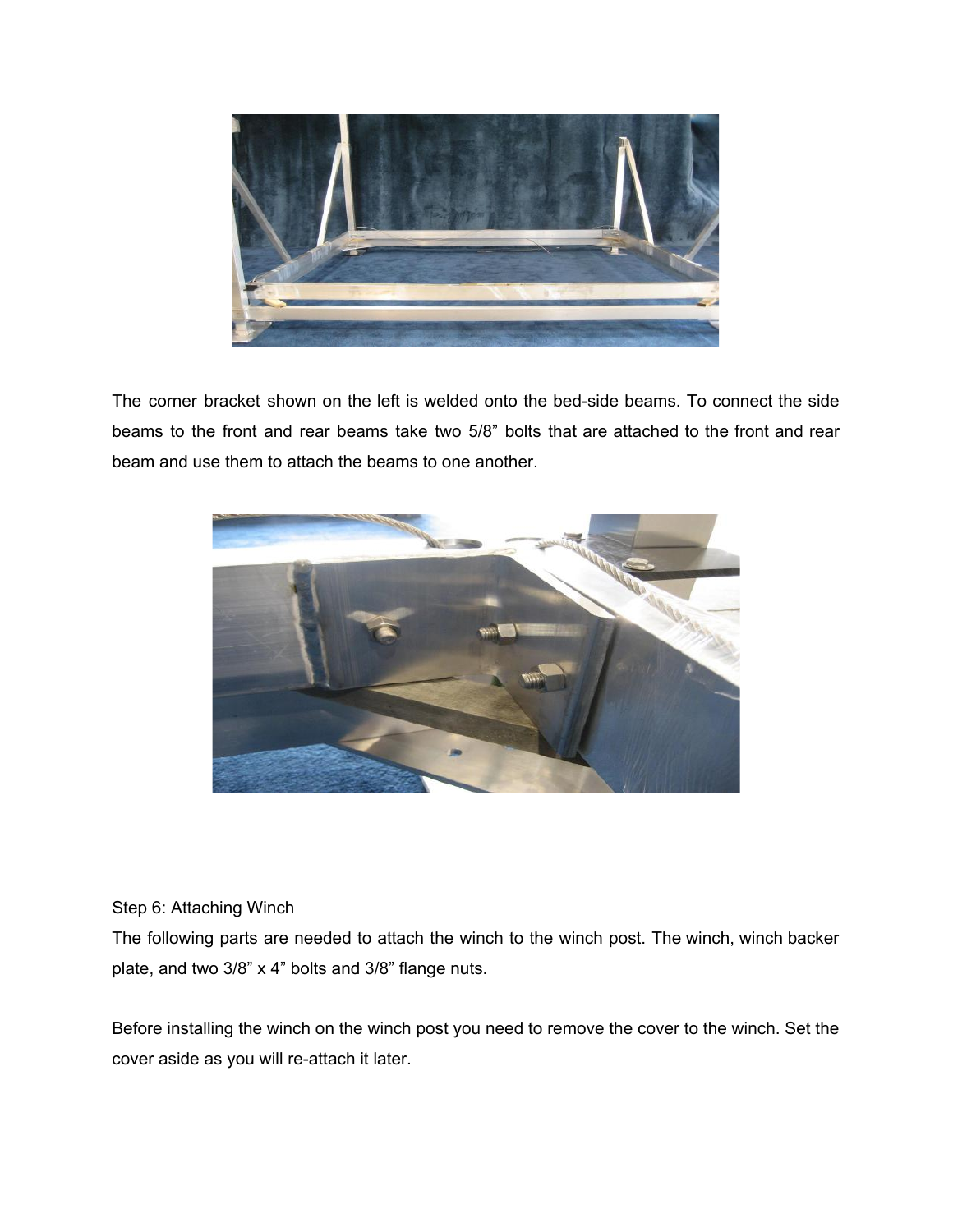The picture below shows how the winch backer plate is attached, as well as how the bolts attach the winch to the winch post. This picture is taken from the back of the winch post. Use the 3/8" x 4" bolt to attach the winch backer plate. Use the flange nuts to attach the winch to the winch post.



Now that the winch is attached to the winch post this is what the winch should look like. It's now time to attach the winch wheel to the winch.



For this step you will need the 42" winch wheel as well as the spinner knob, 3/8" fender washer, and a 5/16" x 2" hex head bolt.

Spin the wheel onto the winch shaft as far as it will go. Use the 5/16" x 2" hex head bolt and the 3/8" fender washer to secure the winch wheel to the winch shaft. Tighten this securely. You can now put the winch cover bock on the winch.

### Step 7: Attaching / Tightening the Cables

Unwrap the plastic from the cables, as well as the nylock nuts from each cable. The picture below shows how the cables that run up attach to the corner post bracket. Each cable runs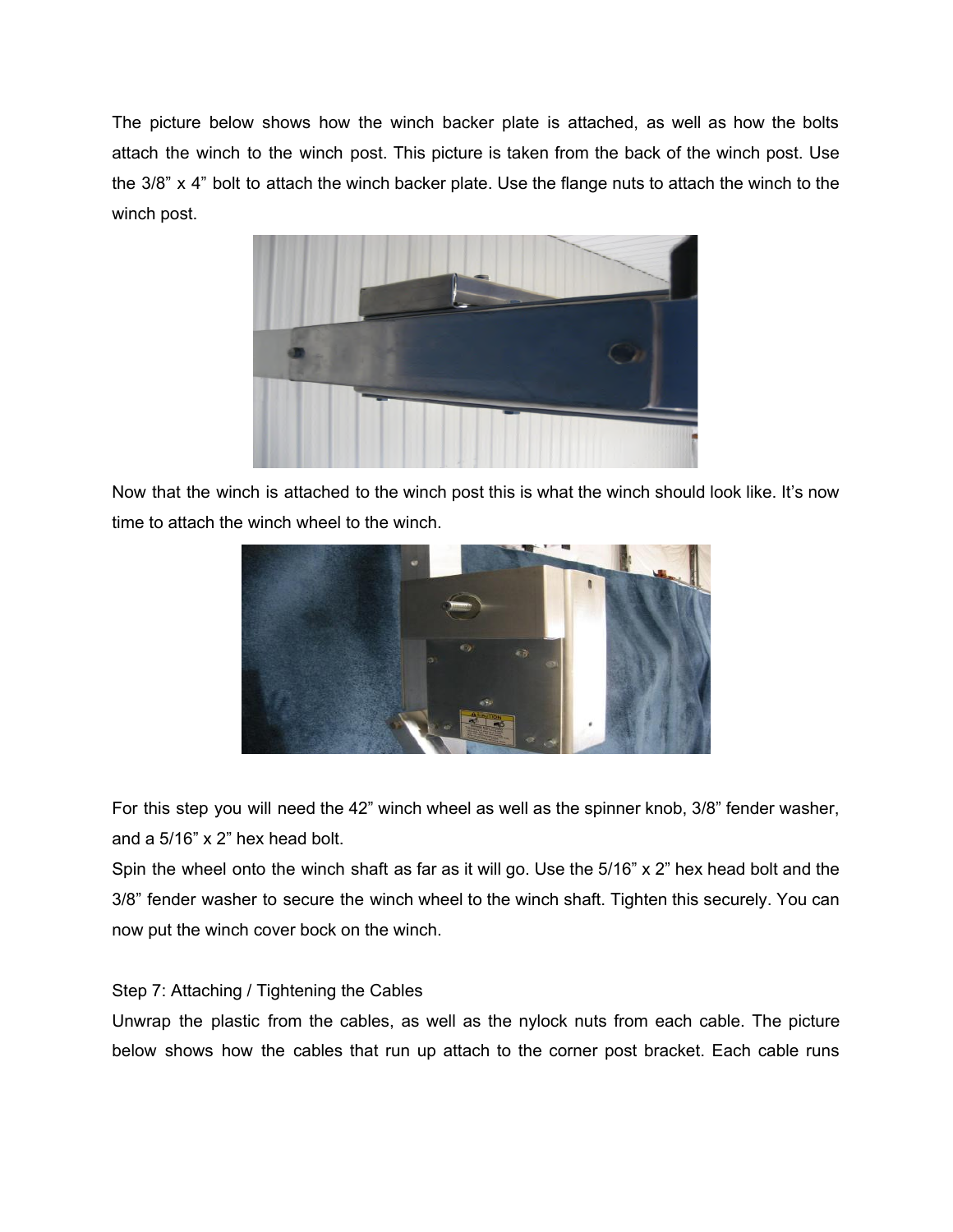straight up and through its own hole. Tighten these cables until they are taught. **Do not tighten these cables at this time!**



This picture shows how the cables that run down are connected to the corner plate. Here you can see the washer as well as the nylock nut. These cables are tightened as far as possible. **Do not tighten these cables at this time!**



### Step 8: Installing the Winch Cable

Attach the end of the winch cable to the winch drum by pushing the cable through the hole provided and tightening the setscrew. Now, begin turning the lift wheel as if you were raising your boat. Guide the cable so that it wraps around the winch like the picture to the left. Do this until all the slack is taken up. It is now time to tighten the rest of the cables as described above.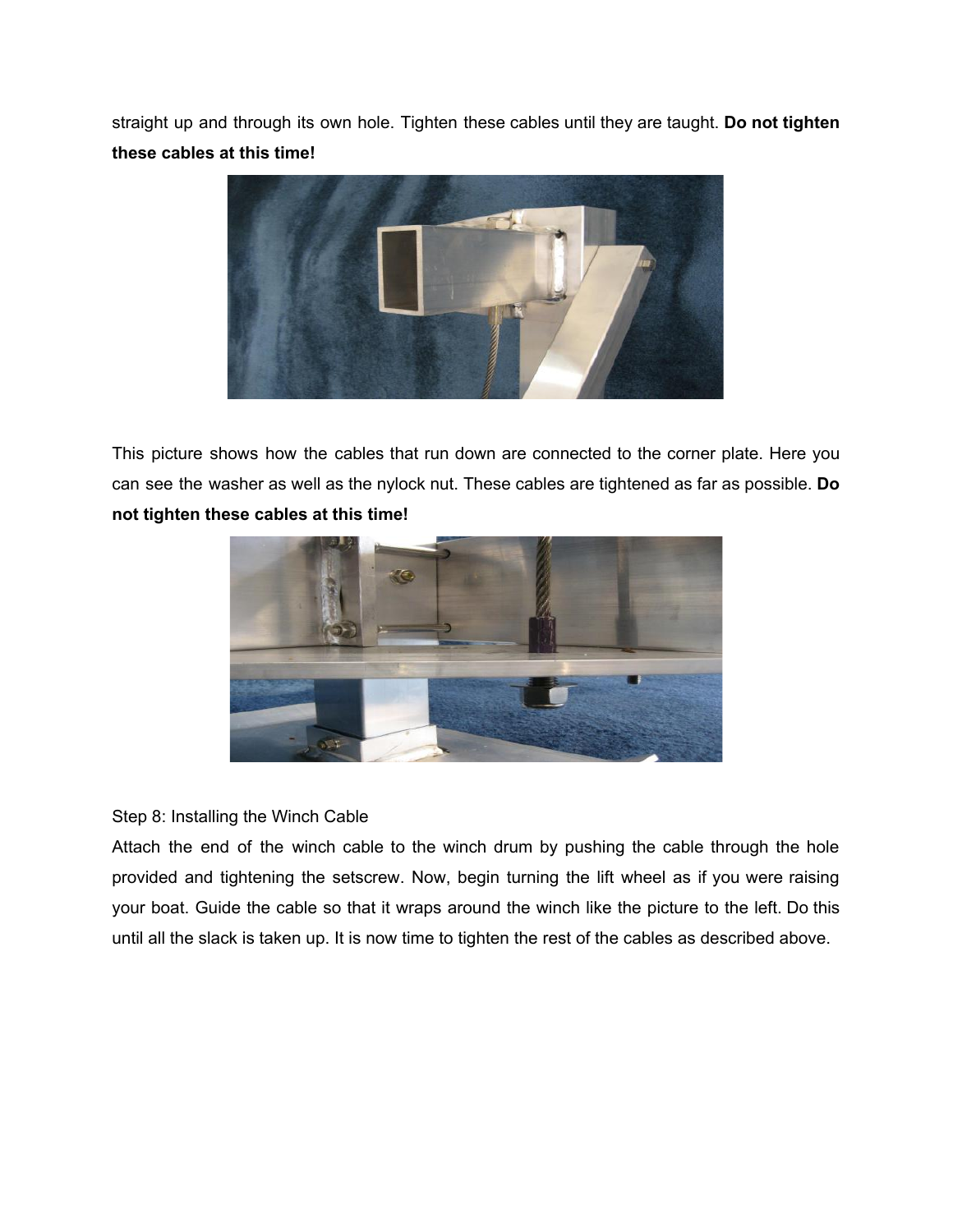

Step 9: Installing the Bunks

Using one 3/8" x 6  $\frac{1}{4}$ " x 2  $\frac{3}{4}$ " U-Bolt, attach the bunk tube to the front/rear bed beam by securing the U-bolts with two flange nuts, as shown in the picture below. Bunk width is wherever you would like it to be.



Attach the bunk to the bunk tube by using a 3/8" x 3" hex head bolt and flange nut.. The bolt runs underneath the bunk and points out. The flange nut is then placed on the end of the bolt underneath the bunk.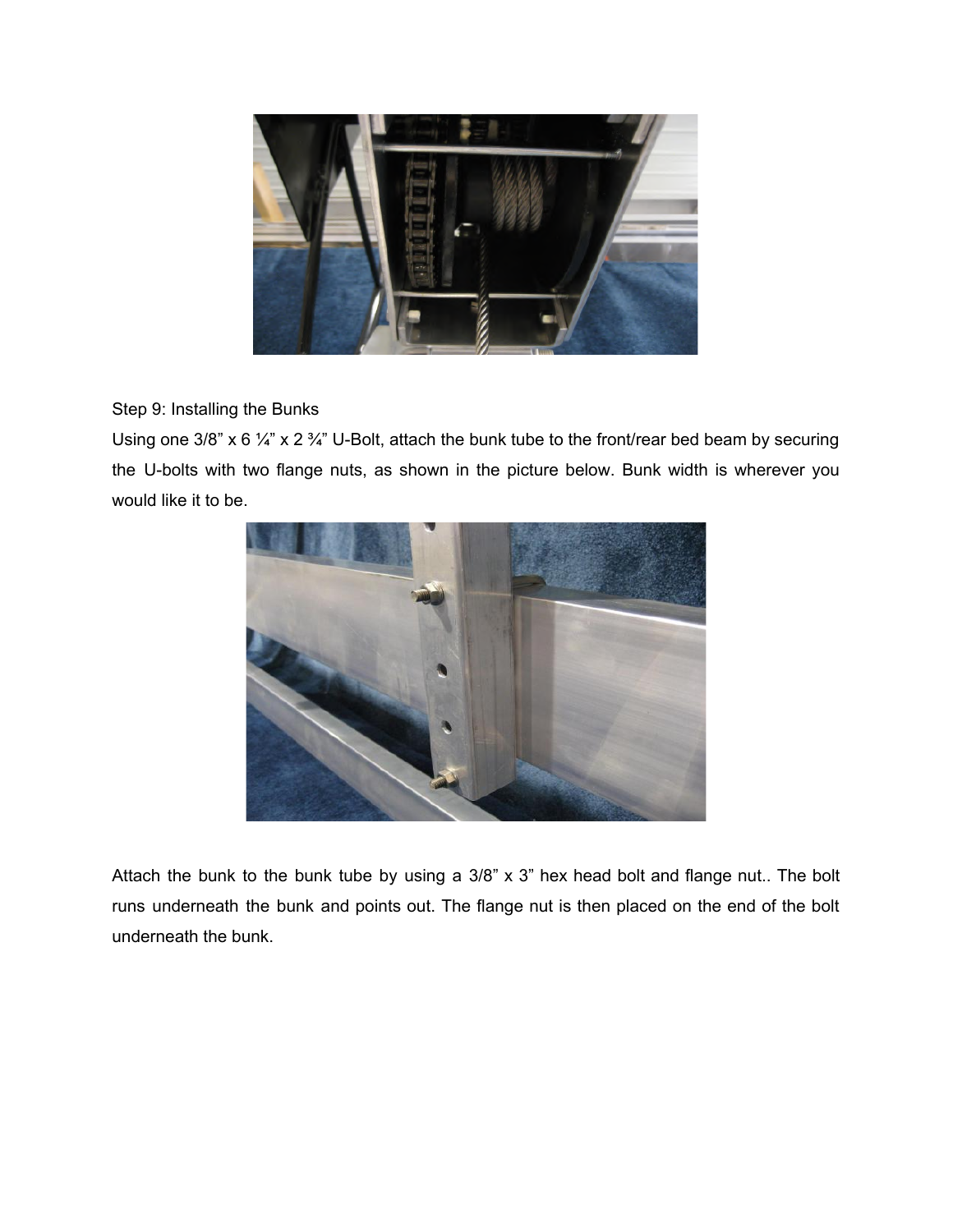

Step 10: Attaching the Side Guides (optional)

Using two 3/8" x 6  $\frac{1}{4}$ " x 2  $\frac{3}{4}$ ." U-Bolts, attach the side guide bracket to the front/rear bed beam so that the bracket is facing inwards. Secure the bracket by using the 3/8" flange nuts. Repeat this step for the other three brackets. It is up to you how far out or how far in you want your side guides to sit.

Attach the side guides to the side guide tube by using a 3/8" x 3" hex head bolt and a flange nut as shown in the picture below. Slide the side guide tube into the side guide bracket and tighten the set screw to your desired height.



Installation of Lift:

1. Survey the area you wish to set your lift and be sure that there are no obstructions, such as rocks, stumps, etc. If necessary you may need to relocate your lift.